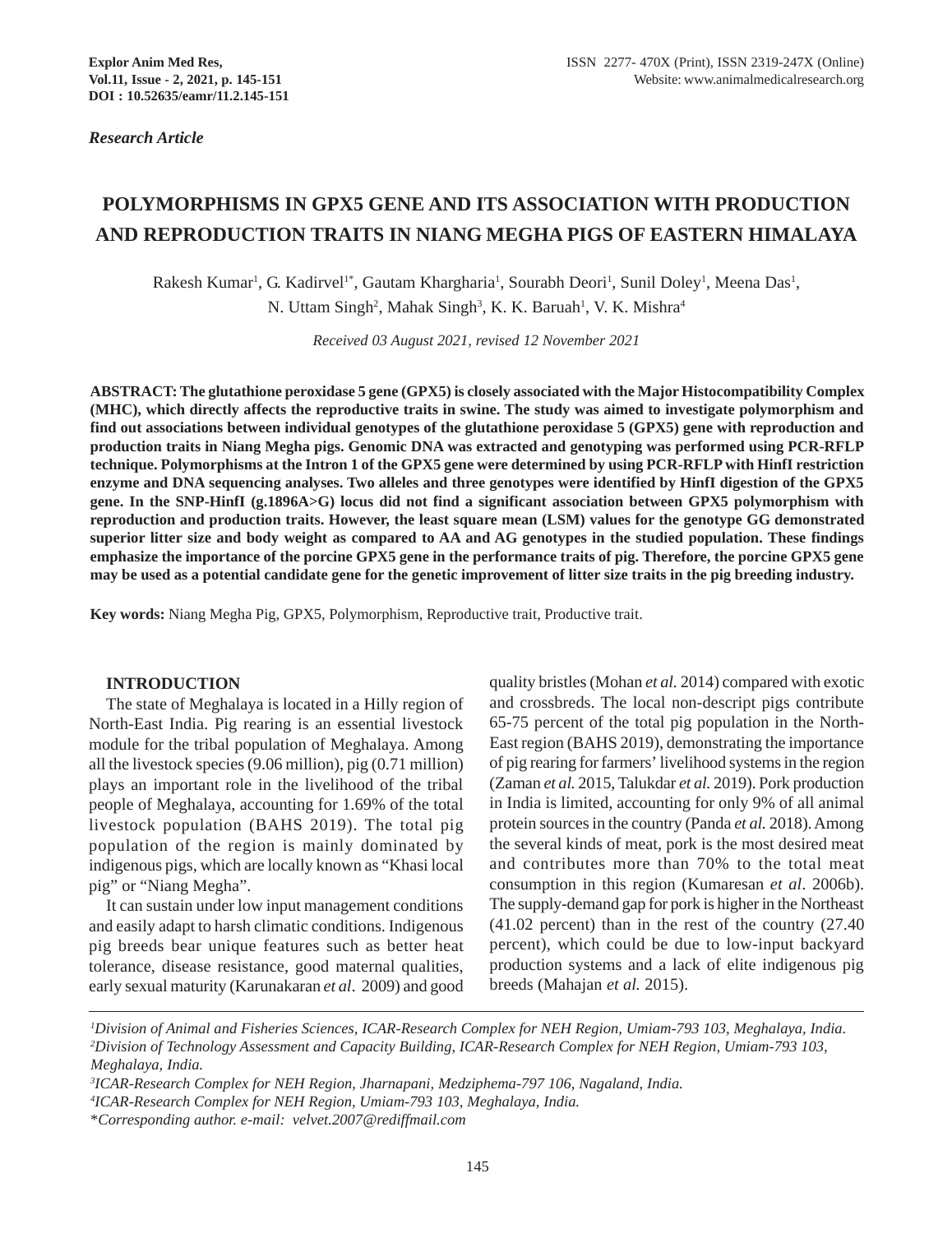The reproductive traits in pig especially litter size is an utmost trait, as an increase in the number of litters per sow will increase economic returns for swine farming sector (Sato *et al.* 2016). The traditional selection criteria in pig breeding are laborious, expensive and mainly time consuming in the swine sector. Therefore, marker assisted selection employed to the identification of suitable markers for a reproductive trait is of great interest because these traits are sex-limited and have low heritability (Bidanel 2011). Several genes can be used as markers for reproductive traits in pig populations to use in marker assisted selection (MAS) programs (Bidanel 2011, Marantidis *et al.* 2013, Fang *et al.* 2014). The most promising candidate genes associated with reproductive traits in pigs are the oestrogen receptor gene (ESR), follicle-stimulating hormone beta subunit gene (FSHB), leptin and leptin receptor genes (LEP and LEPR), prolactin and prolactin receptor genes (PRL and PRLR), retinol binding protein 4 (RBP4), glutathione peroxidase 5 (GPX5), and several others (Onteru *et al.* 2009). Among them, the swine glutathione peroxidase 5 gene (GPX5) has numerous quantitative trait loci (QTL) linked to the major histocompatibility complex (MHC), which has been suggested to affect reproductive traits such as ovulation rate and litter size in swine (Buske *et al.* 2005). The swine GPX5 gene is of 1443 base pairs (bp) which encode a protein of 219 amino acids. It consists of 5 exons and has been mapped to swine chromosome region 7 (SSC7) (Bertani *et al.* 1999). To the best of our knowledge, polymorphisms in the GPX5 gene along with association studied with reproductive and productive traits were not studied in Niang Megha (NM) pig populations. Against this background, this study was aimed to evaluate the genetic polymorphisms as well as possible associations between individual genotypes with reproductive and productive traits in the GPX5 gene in Niang Megha pigs.

# **MATERIALS AND METHODS**

#### **Geographical location and climatic description**

The animals were selected randomly from organized farmers' herd and Nucleus Pig Breeding Farm of ICAR Research complex (RC) for North Eastern Hilly (NEH)

region, which is situated at 25°41' N latitude and 91°55' E longitude with an altitude of 1010 meters above mean sea level. The region is situated in subtropical Eastern Himalayan Hilly climate and temperature rises in the summer season (May to August), ranging between 28°C to 29.3°C, and experiences the highest rainfall from May to September with annual precipitation ranging from 2500 to 3000 mm. Whereas, the winter season (November to February), is very cold with temperatures ranging from 12.3o C to 5.5°C (Chakraborty *et al.* 2014).

#### **Management of animals**

The experimental pigs were housed according to their sex, age and physiological condition and maintained under an intensive management system in the nucleus pig breeding farm. The pregnant sows were relocated to a farrowing pen twenty to thirty days before the estimated farrowing date. Lactating sows were fed with a standard diet (3300 ME/kg, 22.0% crude protein). The pigs were dewormed and vaccinated regularly, and other treatments were given as required.

Majority of the farmers had housing with locally available materials such as wooden plunks or timber, bamboo sheets, and roof was made either of bricks, RCC and corrugated galvanised iron/asbestos sheet (Shadap *et al.* 2017). Generally, the farmers reared pigs with zero inputs like kitchen waste products as well as vegetable waste mixed with rice polish/ wheat bran, sweet potato, banana pseudo stem and colocasia. These feeds are mixed and boiled to improve digestibility and to breakdown toxins from some feeds to make the feed more palatable (Talukdar *et al.* 2019).

#### **Ethical approval**

The experimental plan of the study was duly permitted by the Institutional of Animal Ethics Committee (IAEC) of the ICAR Research complex (RC) for North Eastern Hilly (NEH) region, Umiam, Meghalaya, India (Approval ID and date: RC/IAEC/2020/2; 11/6/2020).

## **Experimental animals and data collection**

Fifty-two animals were randomly selected in three successive years (2019-2021) at organized farmers' herd

**Table 1. Primer sequences of the GPX5 gene in Niang Megha pig.**

| <b>Primer set</b> | Sequence $(5'-3')$                                           | <b>Region</b><br>covered | Amplicon<br>size (bp) | Annealing<br>temperature $(^{\circ}C)$ | <b>Reference</b>              |
|-------------------|--------------------------------------------------------------|--------------------------|-----------------------|----------------------------------------|-------------------------------|
|                   | F-TTC ATG TAG AAC TTA TTT CTG<br>R-TGA CTT ACC CAT TCT TCA G | Intron 1                 | 501                   | $52.0^{\circ}$ C                       | Buske <i>et al.</i><br>(2006) |

\*(GPX5 = Glutathione peroxidase 5;  $F =$  Forward Primer; R = Reverse Primer; bp = base pairs).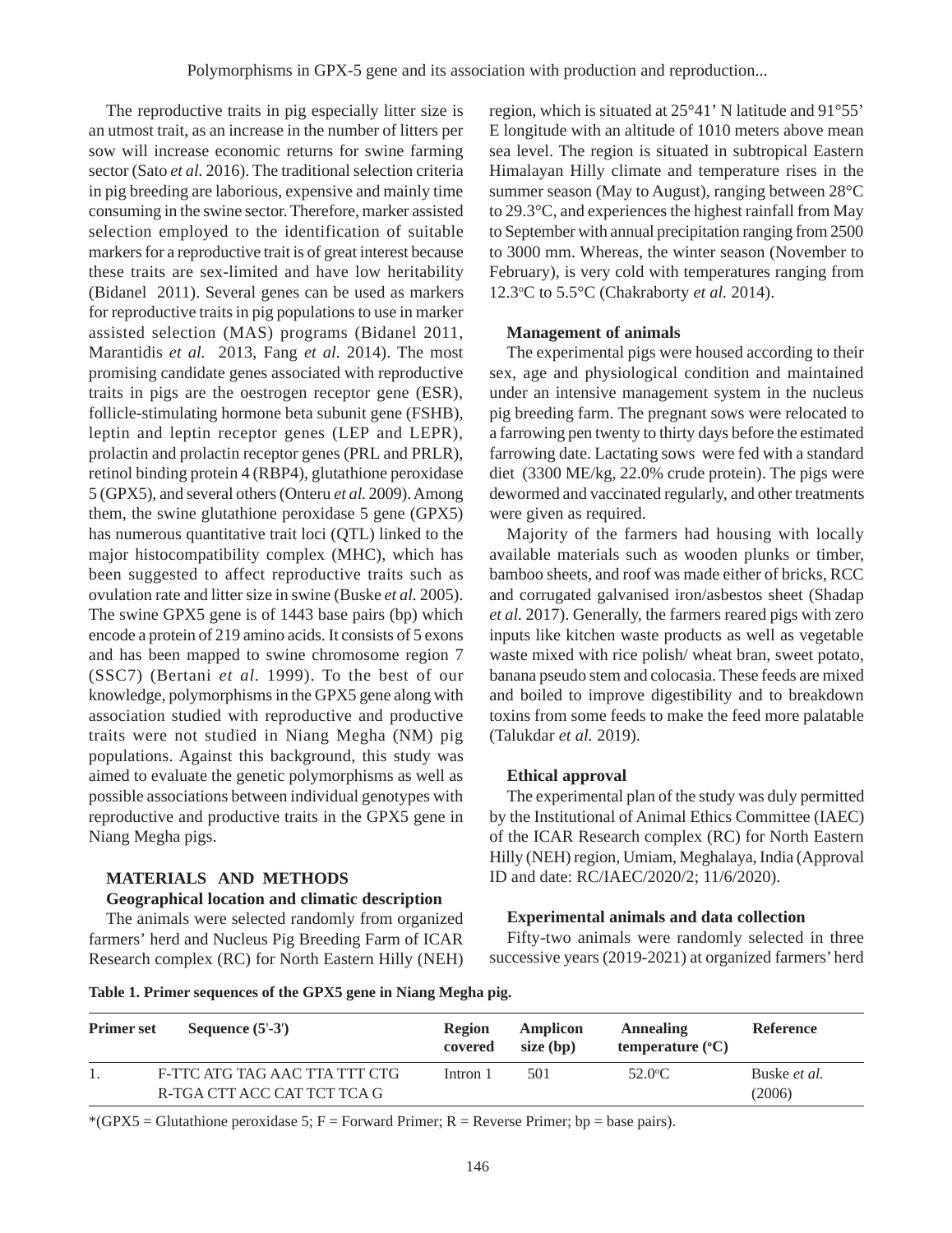| <b>SNP</b>               | <b>Genotypes</b> | <b>Genotypic</b><br>frequency | <b>Allele</b> | <b>Allelic</b><br>frequency | $N^*$ | $\mathbf{I}^*$ | Nei*  | $\mathbf{PIC}^*$ | $\mathbf{X}^{2*}$<br>value | <b>HWE</b><br>test* |
|--------------------------|------------------|-------------------------------|---------------|-----------------------------|-------|----------------|-------|------------------|----------------------------|---------------------|
| SNP-Hinf1<br>(g.1896A>G) | AA(11)           | 0.140                         | A             | 0.375                       | 1.882 | 0.661          | 0.468 | 0.359            | 5.084                      | Disequi-<br>librium |
|                          | AG(17)           | 0.469                         |               |                             |       |                |       |                  |                            |                     |
|                          | GG(24)           | 0.390                         | G             | 0.625                       |       |                |       |                  |                            |                     |

**Table 2. Genetic parameters of the GPX5 gene in Niang Megha pig.**

N<sub>e</sub>\*:Effective number of alleles; I\*:Shannon's information index; Nei\*:Expected heterozygosity; PIC\*: Polymorphism information content; **X2** \*: Chi-square value; HWE\*: Hardy-Weinberg dis-equilibrium.

**Table 3. Least squares mean (LSMEANS) and standard errors (SE) for reproductive traits of different genotypes of GPX5 gene in Niang Megha pig.**

| <b>SNP</b>                            |  | Genotypes AP (Days) AFC (Days) AFF (Days) FI (Days) LB (No.) LW(No.) LWB                                                                                  |  | (Kg) | LWW<br>(Kg) |
|---------------------------------------|--|-----------------------------------------------------------------------------------------------------------------------------------------------------------|--|------|-------------|
| SNP-                                  |  | AA (11) 220.38±2.57 250.12±1.67 370.02±2.41 212.94±3.86 5.80±0.32 5.42±0.61 3.49±0.37 27.82±2.31                                                          |  |      |             |
| $\frac{\text{Hint1}}{\text{(g.189)}}$ |  | $AG (17) 218.10 \pm 2.71 250.16 \pm 3.11 367.22 \pm 1.72 216.40 \pm 2.11 5.26 \pm 0.51 5.21 \pm 0.27 3.56 \pm 0.23 28.61 \pm 1.30$                        |  |      |             |
|                                       |  | $6A > G$ GG (24) $220.31 \pm 1.23$ $252.37 \pm 1.32$ $369.54 \pm 0.81$ $221.13 \pm 3.10$ $6.11 \pm 0.24$ $5.71 \pm 0.42$ $3.49 \pm 0.17$ $31.47 \pm 1.56$ |  |      |             |

AP=Age at puberty; AFC=Age at first conception; AFF=Age at first farrowing; FI=Farrowing intervals; LB=Litter size at birth; LW= Litter size at weaning; LWB=Litter weight at birth; LWW =Litter weight at weaning.

**Table 4. Least squares mean (LSMEANS) and standard errors (SE) for productive traits of different genotypes of GPX5 gene in Niang Megha pig.**

| <b>SNP</b> | Genotypes | $\mathbf{B} \mathbf{W}$ | BW    | <b>BW</b> | <b>BW</b> | <b>BW</b> | <b>BW</b>                                                                                                     | <b>BW</b> | <b>BW</b> |
|------------|-----------|-------------------------|-------|-----------|-----------|-----------|---------------------------------------------------------------------------------------------------------------|-----------|-----------|
|            |           | (30 d)                  | (60d) | (90 d)    | (120d)    | (150d)    | (180 d)                                                                                                       | (210 d)   | (240 d)   |
|            |           |                         |       |           |           |           | SNP- AA (11) 3.48±0.62 5.71±0.11 9.52±1.47 14.39±2.26 20.12±1.14 25.32±1.14 31.14±1.02 37.45±0.21             |           |           |
|            |           |                         |       |           |           |           | Hinf1<br>(g.1896 AG (17) 3.71±0.23 5.42±0.60 9.30±2.14 14.60±1.78 19.76±2.10 25.10±0.96 30.58±0.72 37.31±0.62 |           |           |
|            |           |                         |       |           |           |           | A>G) GG (24) 4.01±0.56 6.12±0.33 10.68±1.20 15.02±0.53 20.89±1.60 27.23±0.71 33.22±0.10 37.11±0.32            |           |           |

\*BW: Body weight (kg)

(*n*=13) and nucleus pig breeding farm (*n*=39) of ICAR Research complex (RC) for North Eastern Hill (NEH) region, Umiam, Meghalaya. The data for reproductive and productive traits were taken from pedigree sheet of the animals. The reproductive traits such as age at puberty (AP), age at first conception (AFC), age at first farrowing (AFF), farrowing intervals (FI), litter size at birth (LB), litter size at weaning (LW), litter weight at birth (LWB), litter weight at weaning (LWW); and data on body weight (BW) were recorded at monthly interval from birth up to 8 months of age.

#### **Genomic DNA extraction**

Genomic DNA was isolated from blood samples using the Qiagen DNeasy Blood and tissue kit, diluted to working concentration (30 ng  $\mu$ l<sup>-1</sup>) and stored at -20 $^{\circ}$ C, which were used as templates for polymerase chain reaction (PCR) amplification.

### **Targeted regions and PCR amplification**

Based on the reference sequence (AF124818.1) of the swine GPX5 gene, a reported set of PCR primer (Buske *et al.* 2006) was used to amplify the targeted region encompassing intron 1, of the GPX5 gene in pig population. The primer sequence, product size, amplified region, and annealing temperature are presented in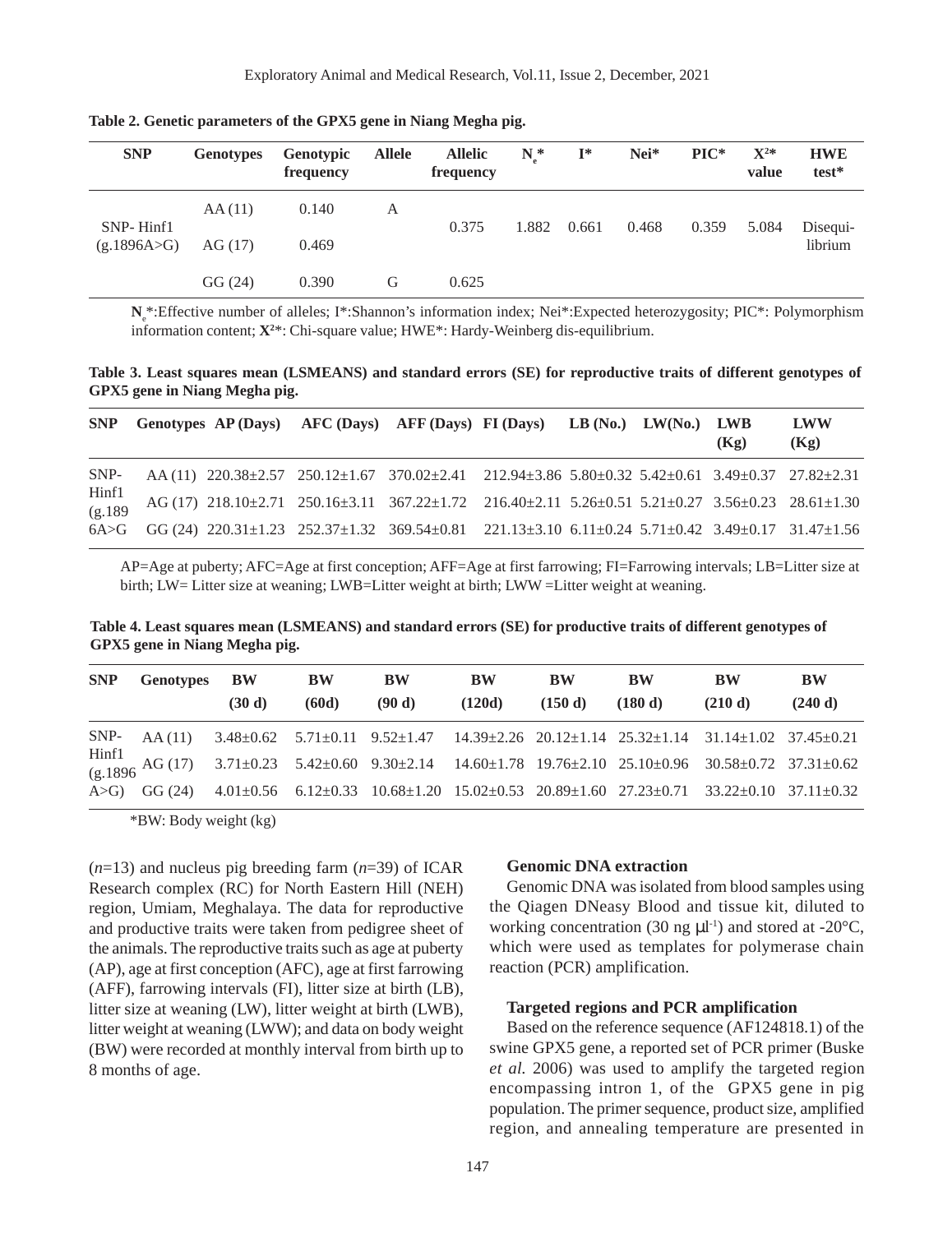

**Fig. 1. PCR amplification product of the GPX5 gene in Niang Megha pig.**

Table 1. PCR amplification of locus was carried out in 25 µl volume with 30 ng  $\mu$ l<sup>-1</sup> genomic DNA, 1.0  $\mu$ M of each forward and reverse primers, PCR Master Mix (2X) (Thermo Fisher) of 12.5 µl, and 8.5 µl of water. PCR was carried out in thermal cycler (Eppendorf) in the following stages: initial denaturation at 95°C for 3 min, followed by 37 cycles of denaturation at 95°C for 30 sec, annealing at  $51^{\circ}$ C for 45 sec, extension at  $72^{\circ}$ C for 1 min, and a final extension at 72°C for 5 min. The PCR products



**Fig. 2. Electrophoresis pattern of polymorphisms of the GPX5 gene in Niang Megha pig.**

information content (PIC) were estimated by PopGene version 1.32 (Yeh *et al.* 1999). Associations among genotypes with reproductive traits *viz.* age at puberty (AP), age at first conception (AFC), age at first farrowing (AFF), farrowing intervals (FI), litter size at birth (LB), litter size at weaning (LW), litter weight at birth (LWB), litter weight at weaning (LWW); and production traits were analyzed using a general linear model (GLM) procedure of SPSS Version 16.0.



**Fig. 3. Chromatogram showing polymorphism at SNP-Hinf1 locus (g.1896A>G) of GPX5 in Niang Megha pig.**

were detected by electrophoresis using a 1.8 % (Fig. 1) and 3.0 % (Fig. 2) agarose gel in 0.5×TBE (tris–borate– EDTA buffer) mixed with  $0.5 \mu g$  ml ethidium bromide stain and was visualized under GeNei™ Imaging System.

#### **Digestion of PCR product by RE**

The restriction digestion (RE) was carried out in 20 µl of reaction mixture of each sample containing 10 µl of PCR product, 9.0 µl of 10 X buffer, and 1.0 µl of Hinf1 enzyme (Promega). The reaction mixture was incubated overnight at 37 °C, and the digested products were separated by 3.5% agarose gel and visualized on a U.V. transilluminator. The gels were photographed using GeNei<sup>™</sup> Imaging System.

# **Statistical analysis**

The population parameters (gene and genotypic frequencies, effective allele number (Ne), Shannon index (I), expected heterozygosity (Nei), and the polymorphism

The following model was used for the analysis of the variance of each trait:

$$
\begin{array}{c} Y_{ij} = \mu + G_i + e_{ij} \\ \text{where} \end{array}
$$

 $Y_{ii}$  = Adjusted value of type traits of j<sup>th</sup> animal to i<sup>th</sup> genotype

 $\mu$  = Overall mean

 $G_i$  = Fixed effect of i<sup>th</sup> genotype

 $e_{ii}$  = Random error associated with  $Y_{ii}$  observation and supposed to be NID  $(0, \sigma^2 e)$ 

# **RESULTS AND DISCUSSION GPX5 SNP identification and allele frequencies**

The selected amplified PCR products were sent for purification and custom sequencing from both ends (5' and 3'ends). Sequences were analysed with the chromas software (version 2.6.6), and each edited sequence was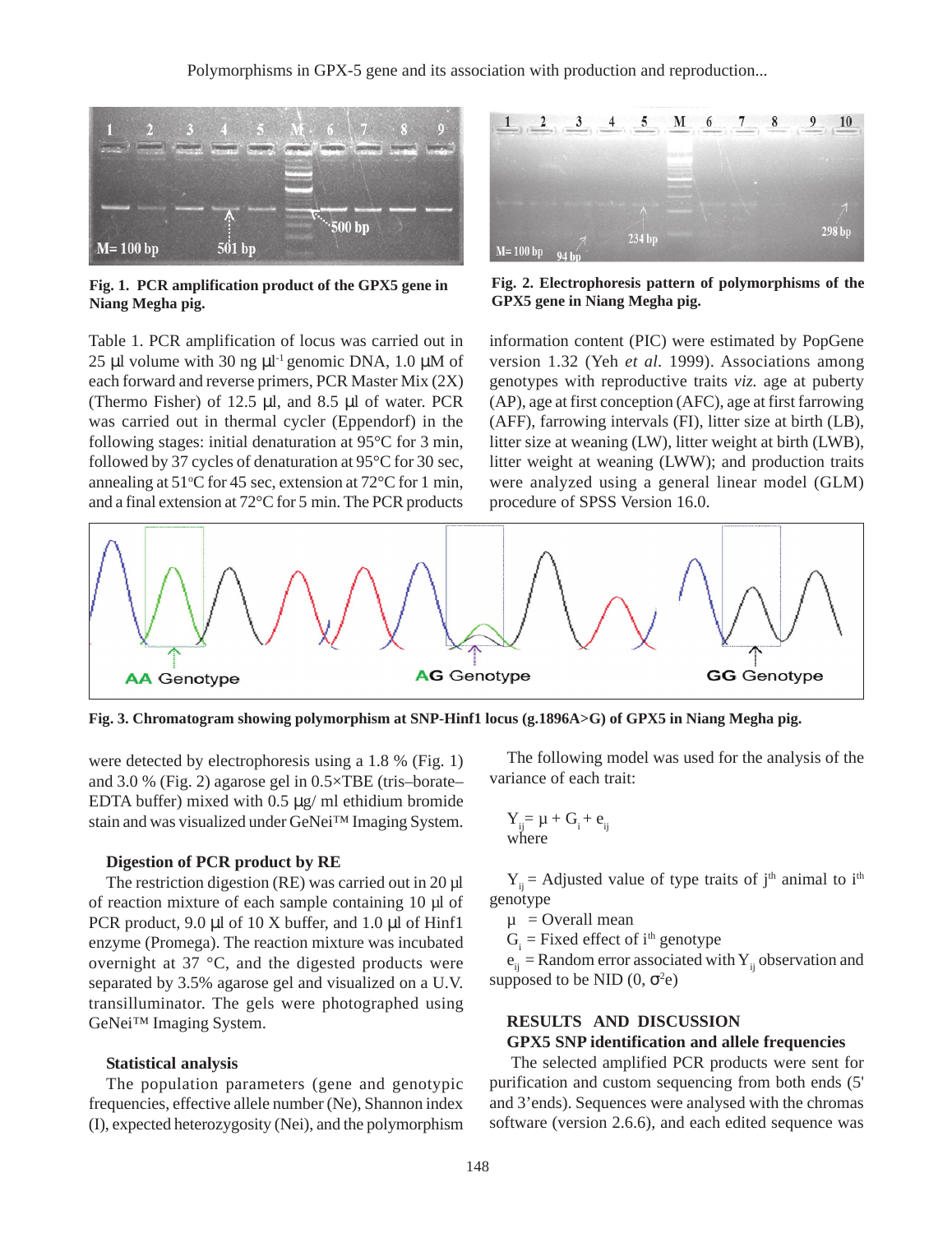aligned with the corresponding reference sequence (AF124818.1) using ClustalW multiple sequence alignment program (https://www.ebi.ac.uk/Tools/msa/) to identify SNP. To detect this SNP, PCR-RFLP was carried out; one SNP locus was firstly found, namely, SNP-HinfI  $(g.1896A>G)$  (Fig. 3). The SNP-HinfI locus  $(g.1896A>G)$ was located at intron 1 and mutated from A to G, after digestion by the HinfI, which could be generated fragments with lengths of 298, 234, 94 bp and fragments with lengths of 64, 53, 33 and 23 bp were not visible on an agarose gel. This finding appeared in conformity with the earlier observation of Terman *et al.* (2013) in the Poland pig populations. Nomenclature of detected polymorphism was done according to Bertani *et al.* (1999) *viz.* 1B1B genotype (GG), 1B2B (AG) and 2B2B (AA). The study indicated that allele G at g.1896A>G locus was predominant in the Niang Megha pig population. Chisquare tests revealed that g.1896A>G locus did not meet with the Hardy-Weinberg equilibrium ( $p < 0.01$ ) in the studied population.

## **Genetic parameter of GPX5 gene polymorphisms**

Statistical analyses showed that the frequencies of genotypes and alleles were different at SNP- HinfI in resource population (Table 2). As shown in table 2, three genotypes were found for the SNP-HinfI locus in Niang Megha Pig. Consequently, the population indices of this SNP, including Ne, I, Nei, and PIC, were analysed based on genotypic frequency numbers (Table 2). The classification of PIC value demonstrated that SNP-HinfI locus specified value of 0.359, which indicated a moderate level of genetic diversity. The GPX5 gene in the Niang Megha pig population was observed to be away from Hardy Weinberg equilibrium and heterozygote deficiency was also observed.

# **Association of GPX5 genetic variants with reproduction and production traits**

It is worth pointing out that the study of association has been conducted using GPX5 genotypes on the reproductive and productive traits of the Niang Megha pigs were presented in Tables 3 and 4. However, we did not find any significant effect. Hence, we can assume that the analyzed marker (SNP-HinfI) may not have any important effect on the performance traits in the studied population. Other results also revealed that the GPX5 genotypes were significantly  $(p \le 0.01)$  associated with the better quality of semen in boars, although no significant correlation with litter size in sows (Mackowski *et al.* 2004, Buske *et al.* 2006). Furthermore, in Italian Large

White pigs, GPX5 gene variants had linked with a variety of functional teats (Dall'Olio *et al.* 2012). In contrast to our finding, Polasik *et al.* (2017) observed significant (p≤0.01) differences with litter size, and 1B1B sows genotype had the largest litter sizes as compare to 1B2B and 2B2B genotypes in large white x landrace crossbred sows.

In this study, we explored a total of one SNP locus in GPX5 *i.e.* SNP-HinfI (g.1896A>G) located in the Intron 1 and evidence was provided constantly to prove that intron played an important role in regulating posttranscriptional mechanism, mRNA splicing, and other modes of gene regulation although Intron did not code protein (Statello *et al.* 2021). So, the SNP located in the Intron could be significant for the function of protein into full play. Data analysis revealed that all genotype distributions of the SNP locus were in Hardy-Weinberg disequilibrium, which implies significant  $(p<0.05)$ differences in genotypic and allelic distributions within the studied population. Thus, genetic variations could be probably affected by artificial selection, because selection may significantly change the genotypic and allelic distribution of the GPX5 gene. He, Ne, and PIC were used to measure genetic variation in the population, with PIC and He having higher values indicating significant levels of genetic variation. It was an intermediate polymorphism (0.25<PIC<0.5) at the SNP-HinfI locus in the studied breed.

Association analysis did not find a significant effect on any reproductive and productive traits in the Niang Megha pig population. The present findings agree with Buske *et al.* (2006), who found no significant difference in the two extreme groups for litter size in sows. Our findings fully support the observation of Zhang *et al.* (2010), who reported that GPX5 variants were not significantly associated with the individual birth weight at 0 and 30 days in the F1 hybrid pig (wild boars x Large White pigs) population. Furthermore, Barranco *et al.* (2016) also investigated the presence of GPX5 in seminal plasma and discovered that boars with high GPX5 levels had higher farrowing rates and litter sizes than boars with low GPX5 levels. Recently, Michos *et al.* (2021) reported that no significant relationship of GPX5 with litter sizes but significant (p>0.04) and positively correlated with farrowing rates (6.7%) in pigs. As a result, we can conclude that the GPX5 is an ideal biological marker for analysing paternal traits (sperm quality) rather than maternal traits (litter size) in sows (Buske *et al.* 2005, Kmiec *et al.* 2007).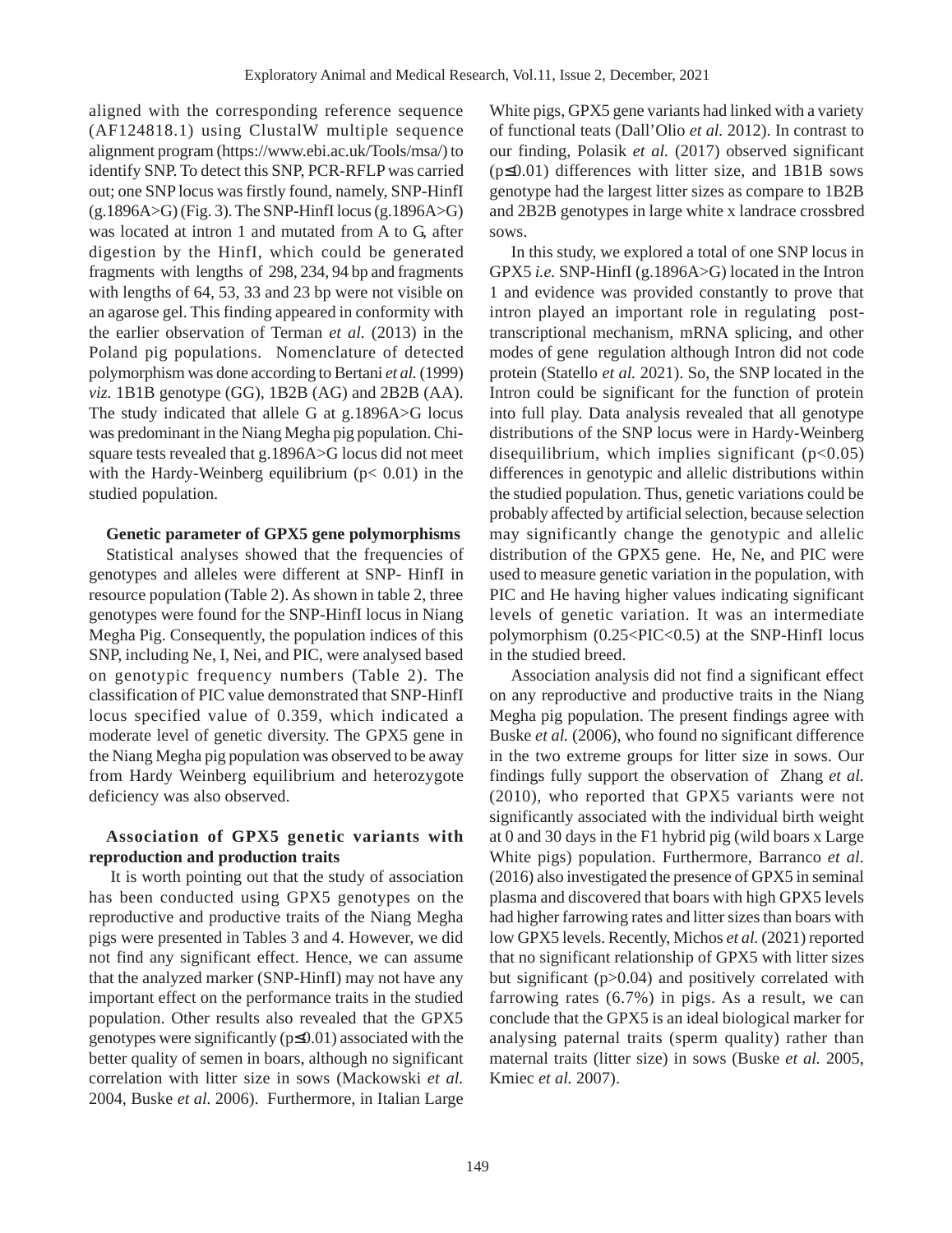# **CONCLUSION**

Results of the present study indicated that the SNP-HinfI (g.1896A>G) polymorphism is not associated with reproductive and productive traits in the Niang Megha pigs' under study. Therefore, SNP-HinfI polymorphism may not be suitable in marker assisted selection programs to improve performance traits, although in other pig populations this SNP has been applied to this purpose. This is the first report that analyses the allele frequency distribution of the SNP-HinfI polymorphism in the studied breed. Ever since the present study had formulated the results based on a relatively small sample size, therefore, further investigations are required to establish the correlation of this SNP with litter size traits in larger population and diverse commercial pig breeds.

# **ACKNOWLEDGEMENT**

This study was supported by the All India Coordinated Research Project (AICRP) on Pig, under the Indian Council of Agricultural Research (ICAR) and the Director, ICAR Research Complex for NEH Region for providing funds and facilities to carry out this research work.

# **REFERENCES**

BAHS (Basic Animal Husbandry Statistics) (2019) Ministry of Animal Husbandry, Dairying and Fisheries, Ministry of Agriculture, Government of India.

Barranco S, Tvarijonaviciute A, Perez-Patiho C, Vicente-Carrillo A, Parrilla N *et al.* (2016) Glutathione peroxidase 5 is expressed by the entire pig male genital tract and once in the seminal plasma contributes to sperm survival and *in vivo* fertility. PLoS One 11: e0162958.

Bertani GR, Marlund S, Hu ZL, Rothschild MF (1999) Mapping of the Gltauthioneperoxidase-5 (GPX5) gene to pig chromosome 7. J Anim Sci 77: 2855-2856.

Bidanel JP (2011) Biology and genetics of reproduction. In :Rothschild MF, Ruvinsky A (eds). The Genetics of pig. 2nd edn. CABI Cambridge, MA, USA, 218-241.

Buske B, Brunsch C, Zeller K, Reinecke P, Brockmann G (2005) Analysis of properdin (BF) genotypes associated with litter size in a commercial pig cross population. J Anim Breed Genet 122: 259-263.

Buske B, Sernstein I, Reißmann M, Reinecke P, Brockmann G (2006) Analysis of association of gpx5, fut1 and esr2 genotypes with litter size in a commercial pig cross population. Arch Anim Breed 49: 259-268.

Chakraborty D, Singh RK, Saha S, Roy A, Sethy BK *et al.* (2014) Increase in extreme day temperature in hills of Meghalaya: its possible ecological and bio-meteorological effect. J Agrometeorol 16: 147-152.

Dall'olio S, Fontanesi L, Tognazzi L, Buttazzoni L, Gallo M *et al.* (2012) Association analysis between DNA markers and number of functional teats in Italian Large White Pigs. In: Veterinary science: current aspects in biology, Animal pathology, clinic and food hygiene. Springer, Berlin Heidelberg (Germany). 181-185.

Fang MX, Huang YS, Ye J, Zhang W, Li Y *et al.* (2014) Identification and characterization of RFRP gene in pigs and its association with reproductive traits. Genet Mol Res 13: 1661- 1671.

Karunakaran M, Mondal M, Rajarajan K, Karmakar HD, Bhat BP *et al.* (2009) Early puberty in local Naga boar of India: Assessment through epididymal spermiogram and in vivo pregnancy. Anim Reprod Sci 111: 112-119.

Kmiec M, Terman A, Napiera<sup>3</sup>a F, Polasik D (2007) RFLP/ HinfI polymorphism within intron 1 of glutathione peroxidase-5 (GPX5) gene in AI boars. Arch Anim Breed 50: 94-199.

Kumaresan A, Hussain J, Ahmed SK, Pathak KA, Das A *et al.* (2006b) Growth performance of Hampshire, Large White Yorkshire and Mizo local pigs under Mizoram field conditions. Indian J Anim Sci 76(2): 148-150.

Mackowski M, Switonski M, Mackowska J, Perz W (2004) Polymorphism of the GPX-5 gene and characteristics of boar semen. Arch Anim Breed 47 (2): 165-171.

Mahajan S, Papang JS, Datta KK (2015) Meat consumption in North East India: Pattern, opportunities and implications. J Anim Res 5(1): 37-45.

Marantidis A, Papadopoulos AI, Michailidis G, Avdi M (2013) Association of BF gene polymorphism with litter size in a commercial pig cross population. Anim Reprod Sci 141:75- 79.

Michos I, Maria T, Boscos CM, Tsousis G, Basioura A *et al.* (2021) Effect of boar sperm proteins and quality changes on field fertility. Animals 11: 1813.

Mohan NH, Debnath S, Mahapatra RK, Nayak LK, Baruah S *et al.* (2014) Tensile properties of hair fibres obtained from different breeds of pigs. Biosyst Eng 119: 35-43.

Onteru SK, Ross JW, Rothschild MF (2009) The role of gene discovery, QTL analyses and gene expression in reproductive traits in the pig. Soc Reprod Fertil Suppl 66: 87- 102.